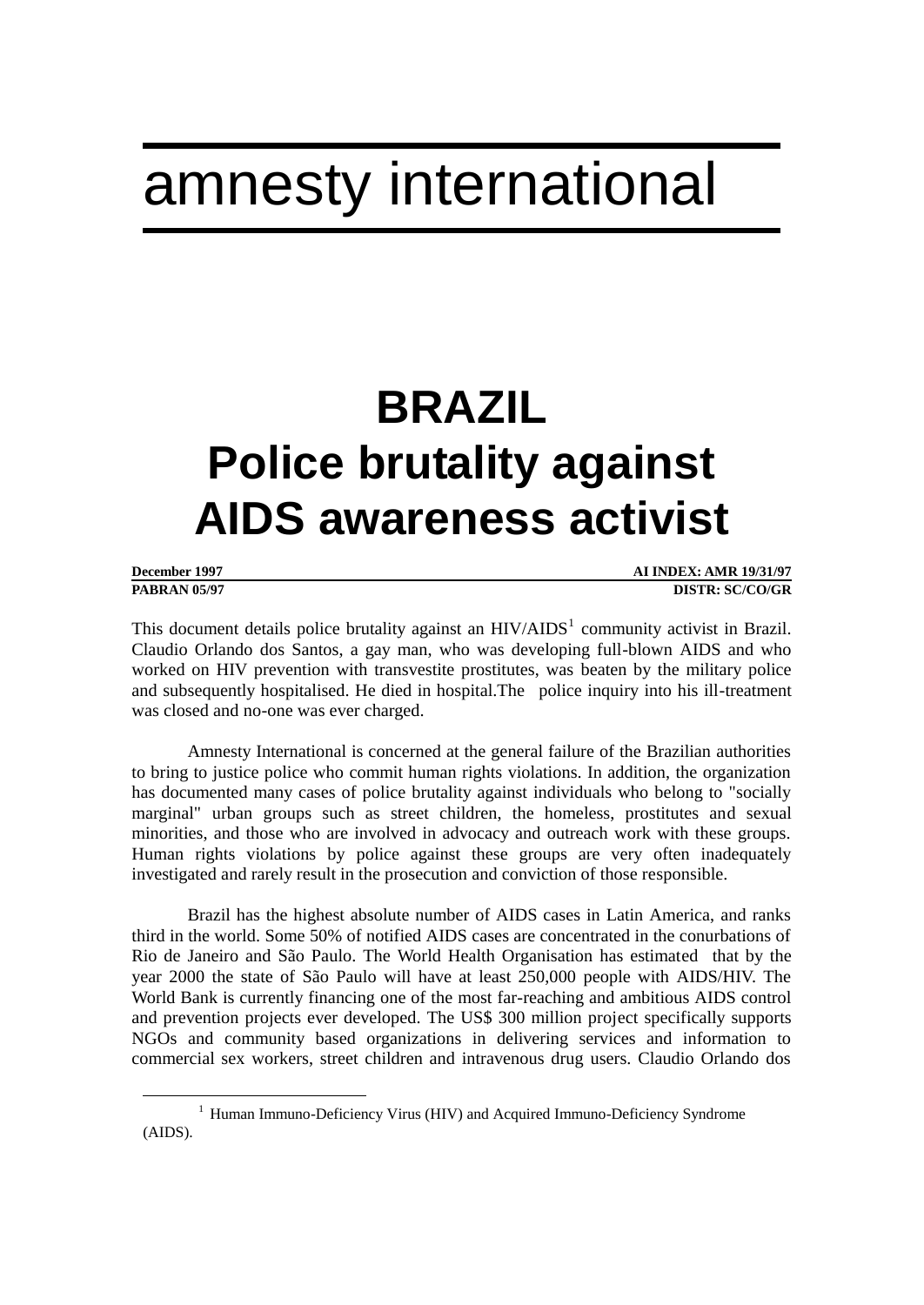Santos was involved in this type of community and grassroots activity as an outreach worker providing HIV prevention services to a particularly vulnerable and socially marginalised group, that of transvestite prostitutes.

## *"I was handcuffed, humiliated, dragged, treated like an animal." Claudio Orlando dos Santos, Florianópolis, June 1994.<sup>2</sup>*

Claudio Orlando dos Santos, an AIDS activist from southern Brazil, alleged that he was beaten up and verbally harassed by Florianópolis Military Police officers, on 24 May 1994. He was 30 years old at the time and President of the Florianópolis Association for the Defence of Homosexual Rights *(Associaçao de Defensa dos Homossexuais de Florianópolis)*, in Santa Catarina, a non governmental organization. He was working on AIDS prevention with transvestite prostitutes in Florianópolis.

On 24 May 1994, Claudio Orlando dos Santos was distributing condoms to the transvestites in the Avenue Ivo Silvera, Capoeiras neighbourhood, Florianópolis, on behalf of the Santa Catarina health authority. At 9pm Military Police arrived and the transvestites who were in the area ran away. According to a letter Claudio Orlando dos Santos wrote to the president of the Brazilian Lawyers Association in Santa Catarina, dated June 1994, the Military Police officers began to harass him and threatened to arrest him. He ran to a public telephone and called the Captain of the Military Police, Edsom Luiz, Coordinator of *Centro de Operações da Polícia Militar, COPOM*, to report what had happened. The Military Police officers came back and started to beat him with truncheons and kick him. After he lost consciousness, he was handcuffed and moved, in the boot of the Military Police vehicle, to the 8th Civil Police Precinct, where he was again beaten and insulted by the Military Police, and his personal belongings destroyed. A Civil Police officer who witnessed his ill-treatment at the hands of the Military Police allegedly did nothing to prevent what was happening and told Claudio Orlando dos Santos that "human rights inquiries never got anywhere"<sup>3</sup>. The Military Police initially prevented Claudio Orlando dos Santos from making a formal complaint. However, he was later released and he filed a complaint against the Military Police officers.<sup>4</sup>

Claudio Orlando dos Santos, who was HIV-positive and was already beginning to develop full blown AIDS, was subsequently admitted to hospital with severe gastroenteritis, possibly brought on by being ill-treated by the police. He remained in hospital until his death on 3 November 1994. It is alleged by his mother, who reported the attack to the press, that after the incident Claudio Orlando dos Santos was threatened by the same Military Police officers at least twice whilst he was in the hospital, as a consequence of having filed a complaint against them. He reported that he was feeling psychologically harassed.

 $\overline{a}$ 

<sup>&</sup>lt;sup>2</sup> Extract from the letter sent by Claudio Orlando dos Santos to the President of the Brazilian Lawyers Association, in Santa Catarina, dated June 1994.

<sup>3</sup> Ibid.

<sup>4</sup> Complaint filed nº 432/94.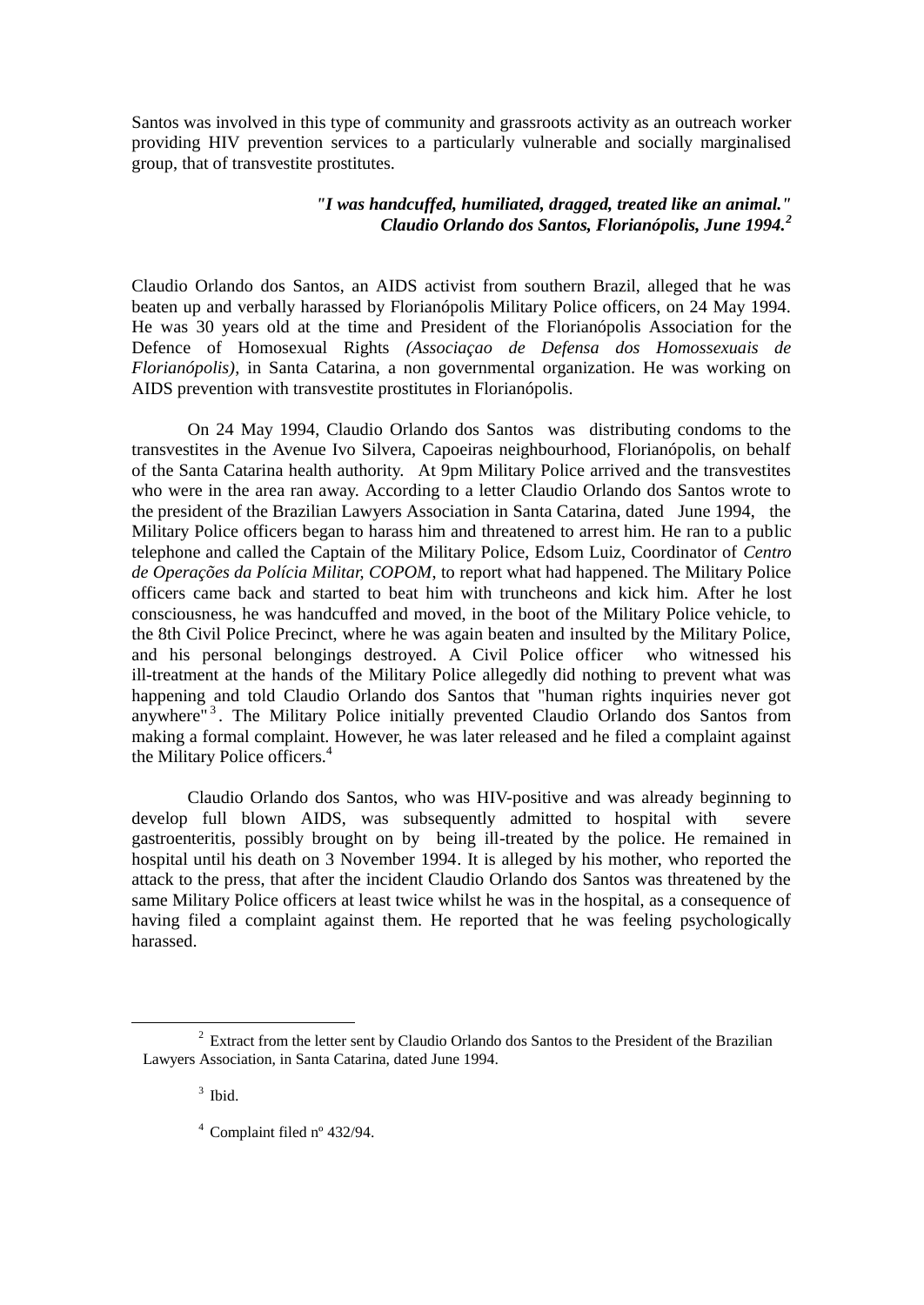AIDS affects the body's immune system and its capacity to fight off disease and infection. This leaves the body very vulnerable to "opportunistic" infections, which can cause severe debilitation and even result in death. Traumatic events can lower still further the body's already weakened resistance to infection. Therefore, the trauma suffered by Claudio Orlando dos Santos when he was beaten up by police may well have contributed to a lowering of his body's defences to infection, and thus to his eventual death.

According to reports received by Amnesty International, the military police investigation was closed because of lack of evidence, and therefore no police officer was ever charged or brought to trial in connection with the beating of Claudio Orlando dos Santos. He was beaten up by military police in a civil police station, and his ill-treatment was allegedly witnessed by a Civil Police officer who did nothing to stop the abuse.<sup>5</sup>

 $\overline{a}$ 

In Brazil, the military police itself investigates human rights violations committed by members of the military police.<sup>6</sup> Amnesty International has urged the Brazilian authorities for many years to ensure that all human rights violations committed by police are thoroughly and independently investigated by an agency other than that to which those involved in the incident belong.

### **KEYWORDS:** COMMUNITY WORKERS1 / TORTURE/ILL-TREATMENT1 / POLICE / HOMOSEXUALS / AIDS/HIV / INVESTIGATION OF ABUSES / PHOTOGRAPHS /

 $<sup>5</sup>$  In Brazil, policing falls mainly under the authority of the state governments. The military</sup> police carry out policing on the streets, and arrest criminal suspects. The Civil Police have responsibility for investigating crimes.

<sup>&</sup>lt;sup>6</sup> In December 1996 jurisdiction for intentional homicide committed by the Military Police was transferred to civilian courts. However, this case would probably not be classified as one of "intentional homicide".